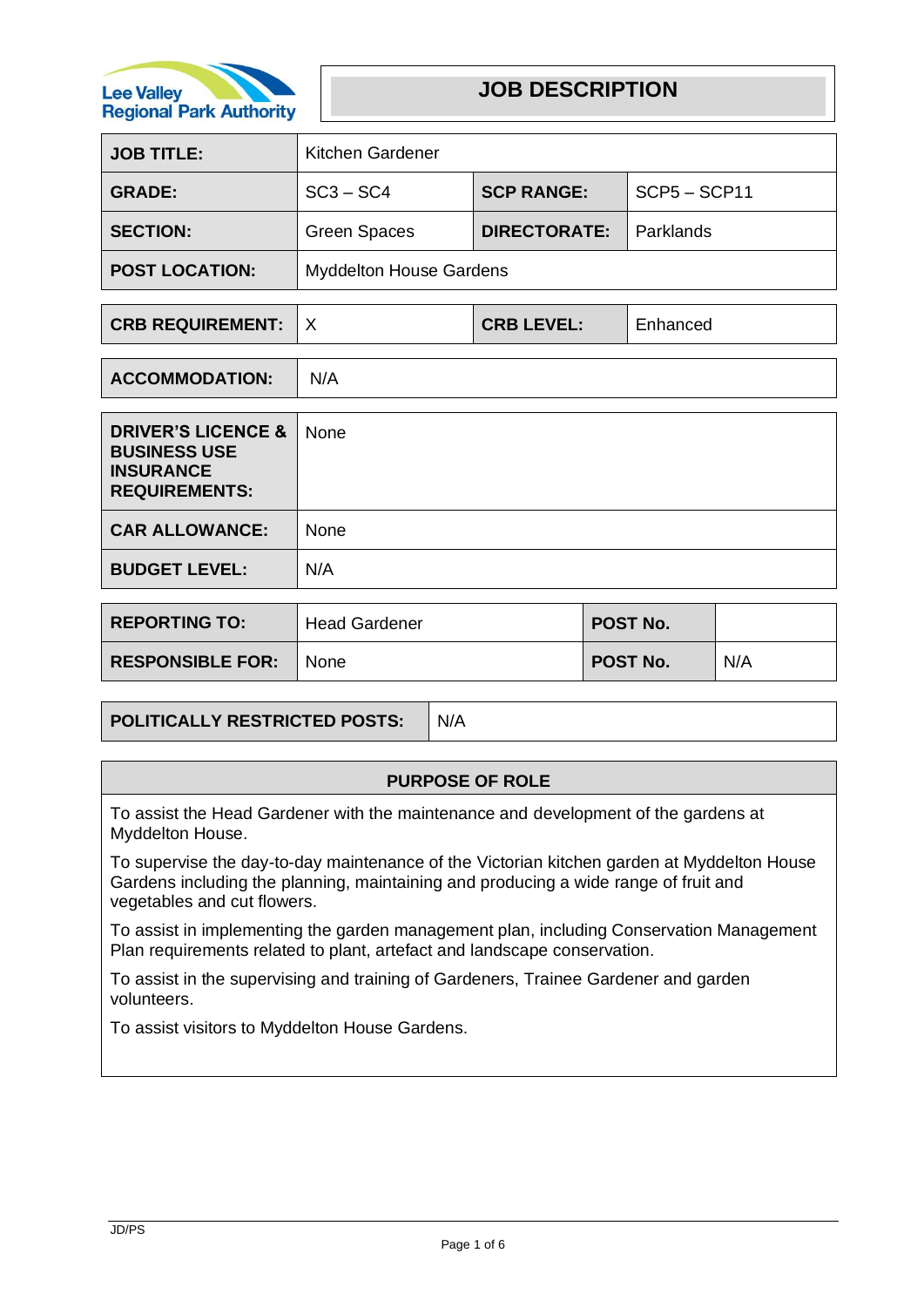| <b>KEY RESPONSIBILITIES AND DUTIES</b>                                                                                                                                                                                                                                                                                                                                                                   |  |
|----------------------------------------------------------------------------------------------------------------------------------------------------------------------------------------------------------------------------------------------------------------------------------------------------------------------------------------------------------------------------------------------------------|--|
| PEOPLE RESPONSIBILITIES (EXTERNAL - INCLUDING MEMBERS)                                                                                                                                                                                                                                                                                                                                                   |  |
| To assist the Head Gardener to ensure that the Authority's Health & Safety regulations<br>$\bullet$<br>are met by all garden employees and visitors to the Myddelton House Gardens and<br>grounds.                                                                                                                                                                                                       |  |
| To assist the Head Gardener in maintaining good working relationships with external<br>$\bullet$<br>stakeholders in the Myddelton House Gardens e.g. (E.A. Bowles Society).                                                                                                                                                                                                                              |  |
| PEOPLE RESPONSIBILITIES (INTERNAL - INCLUDING CONTRACTORS &<br><b>VOLUNTEERS)</b>                                                                                                                                                                                                                                                                                                                        |  |
| To ensure adequate supervision and guidance of all junior Myddelton House Garden<br>$\bullet$<br>employees,                                                                                                                                                                                                                                                                                              |  |
| To supervise and provide guidance to all gardeners, volunteers, students and seasonal<br>$\bullet$<br>gardeners, inlcuding allocating work.                                                                                                                                                                                                                                                              |  |
| To assist the Head Gardener in prepation of work rotas to ensure that sufficient cover is<br>$\bullet$<br>maintained, including weekends and bank holidays.                                                                                                                                                                                                                                              |  |
| To assist the Head Gardener in the prepation of work plans for the kitchen garden.<br>$\bullet$                                                                                                                                                                                                                                                                                                          |  |
| To ensure that the Authority's Health & Safety regulations are met by all Myddelton<br>$\bullet$<br>House Garden employees.                                                                                                                                                                                                                                                                              |  |
| <b>FINANCIAL RESPONSIBILITIES</b>                                                                                                                                                                                                                                                                                                                                                                        |  |
| None                                                                                                                                                                                                                                                                                                                                                                                                     |  |
| OTHER RESOURCES RESPONSIBILITIES                                                                                                                                                                                                                                                                                                                                                                         |  |
| To assist in maintaining all equipment and machinery used in the execution of daily<br>$\bullet$<br>tasks, including maintaining the greenhouses.                                                                                                                                                                                                                                                        |  |
| To assist the Head Gardener in maintaining and devloping Myddelton House Gardens<br>$\bullet$<br>and grounds, including the upkeep of artefacts and buidlings, in accordance with the<br>Conservation Management Plan and the Normal Operations Procedure (NOP).                                                                                                                                         |  |
| <b>GENERAL</b>                                                                                                                                                                                                                                                                                                                                                                                           |  |
| The above duties may be varied.<br>Carry out all duties with regard to relevant legislation and the Authority's policies and<br>procedures including:-<br>o The Authority's Health & Safety Policy<br>○ The Authority's Standing Orders and Financial Regulations<br>o The Authority's Equal Opportunities Policy and related policies<br>o The Authority's Environmental protocols and related policies |  |
|                                                                                                                                                                                                                                                                                                                                                                                                          |  |

## **KEY CONTACTS**

| <b>INTERNAL CONTACTS / PURPOSE</b>                                                                               | <b>EXTERNAL CONTACTS / PURPOSE</b>                                                       |
|------------------------------------------------------------------------------------------------------------------|------------------------------------------------------------------------------------------|
| Head Gardener for guidance and work<br>$\bullet$<br>planning.                                                    | Visitors to Myddelton House Gardens<br>$\bullet$<br>to provide information and guidance. |
| Gardeners, volunteers, students and<br>$\bullet$<br>seasonal gardeners to provide<br>guidance and work planning. | Contractor and third party<br>$\bullet$<br>organisation.                                 |
| Special Projects Manager/Green<br>$\bullet$<br>Spaces Manager for guidance and                                   |                                                                                          |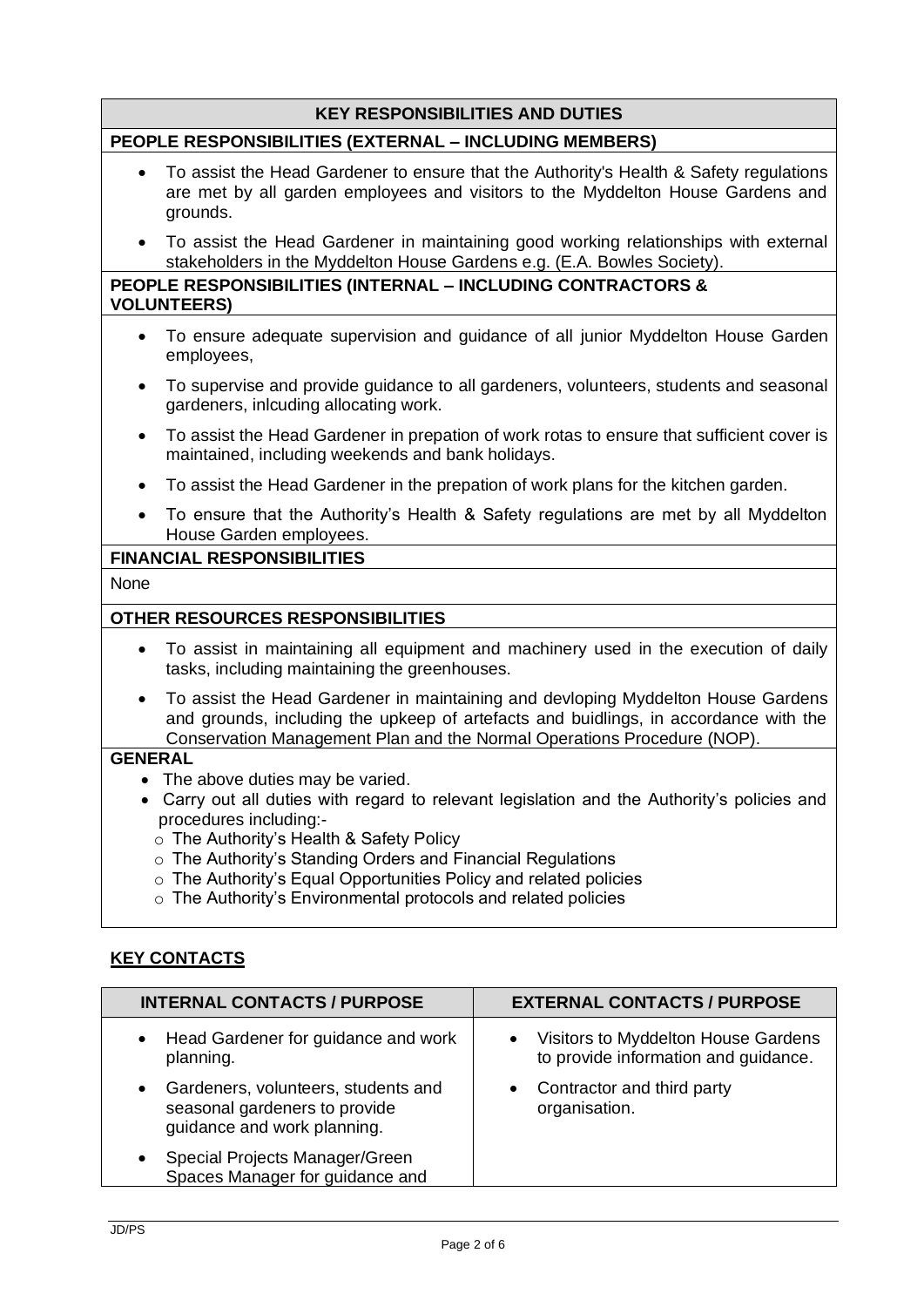| work planning in absence of Head<br>Gardener.<br>Other Authority employees as<br>colleague and as visitors to the<br>gardens. |  |
|-------------------------------------------------------------------------------------------------------------------------------|--|
|                                                                                                                               |  |
|                                                                                                                               |  |

### **The Authority has the right to amend the job description in consultation with the postholder to reflect changes in or to the job.**

It should be noted that the above list of principal duties and responsibilities is not necessarily a complete statement of the duties of the post. It is intended to give an overall view of the position and should be taken as guidance only. Additional duties may be required from time-to-time that are not identified above and shall be appropriate to the nature, grade and demands of the job as described. The Job Description is current as at the date shown below. In consultation with the postholder, it is liable to variation by management to reflect or anticipate changes in the job.

### **Sign off for Job Description and Person Specification**

| <b>Job Description/Person Specification</b> | <b>Post Title</b> | Date signed off |
|---------------------------------------------|-------------------|-----------------|
| JD/PS Prepared by line manager              |                   |                 |
| JD/PS Agreed by second line manager         |                   |                 |
| JD/PS Agreed by HOS/AD by                   |                   |                 |
| Consultation with post holder conducted by: |                   |                 |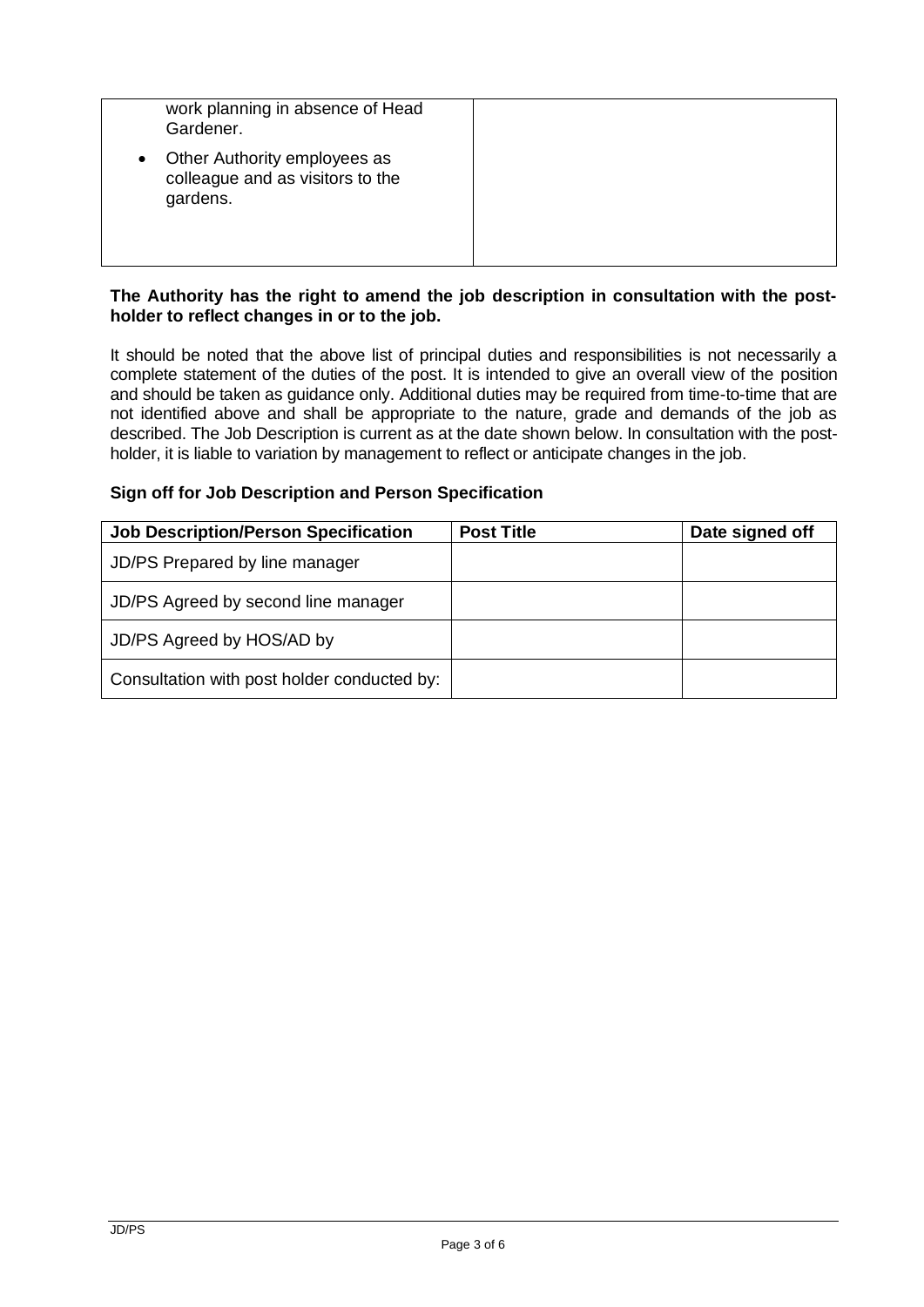

**JOB TITLE:** | Senior Gardener (Kitchen Garden)

| <b>KNOWLEDGE AND SKILLS</b>                                                                                                                                                                                                                                                                                                                                                                                                                                                                                                                                                                                                                                                                                                                                                                                                                                                                                                                                                                            |                                                                     |
|--------------------------------------------------------------------------------------------------------------------------------------------------------------------------------------------------------------------------------------------------------------------------------------------------------------------------------------------------------------------------------------------------------------------------------------------------------------------------------------------------------------------------------------------------------------------------------------------------------------------------------------------------------------------------------------------------------------------------------------------------------------------------------------------------------------------------------------------------------------------------------------------------------------------------------------------------------------------------------------------------------|---------------------------------------------------------------------|
| <b>ESSENTIAL</b>                                                                                                                                                                                                                                                                                                                                                                                                                                                                                                                                                                                                                                                                                                                                                                                                                                                                                                                                                                                       | <b>DESIRABLE</b>                                                    |
| Knowledge                                                                                                                                                                                                                                                                                                                                                                                                                                                                                                                                                                                                                                                                                                                                                                                                                                                                                                                                                                                              | Knowledge                                                           |
| Literate at a level that enables<br>following procedures for a range of<br>tasks, some of which can be<br>complex in order to understand<br>manuals, instructions and reports.<br>Numerate at a level that enables<br>$\bullet$<br>following procedures for a range of<br>tasks, some of which can be<br>complex, in order to determine<br>chemical dosages, order supplies<br>and read plans.<br>Working knowledge of effective and<br>٠<br>efficient supervision practices.<br>Working knowledge of Health &<br>$\bullet$<br>Safety and child protection<br>regulations and legislation.<br>Working practical knowledge of<br>horticultural skills and practices<br>Practical knowledge of the use of<br>$\bullet$<br>machinery and equipment related to<br>horticulture.<br>Practical knowledge of best practice<br>in horticulture.<br>Demonstable plant knowledge<br>inculding plant indentification and<br>plant management skills.<br>Qualification<br>NVQ or HNC qualification in<br>$\bullet$ | Qualification<br>Membership of a relevant professional<br>$\bullet$ |
| horticulture or a related discipline or<br>equivalent in experience and/or<br>qualification.                                                                                                                                                                                                                                                                                                                                                                                                                                                                                                                                                                                                                                                                                                                                                                                                                                                                                                           | body                                                                |
| <b>Experience</b>                                                                                                                                                                                                                                                                                                                                                                                                                                                                                                                                                                                                                                                                                                                                                                                                                                                                                                                                                                                      | <b>Experience</b>                                                   |
| Proven experience and knowledge<br>of planning, maintaining and<br>producing a wide range of fruit and<br>vegetables<br>Previous experience of supervising<br>members of staff, volunteers and<br>external groups.<br>Proven experience of working with<br>horticulture-related equipment and<br>machinery.<br>Proven experience of working in<br>horticulture or a related field of work.<br>Demonstrable experience of working                                                                                                                                                                                                                                                                                                                                                                                                                                                                                                                                                                       |                                                                     |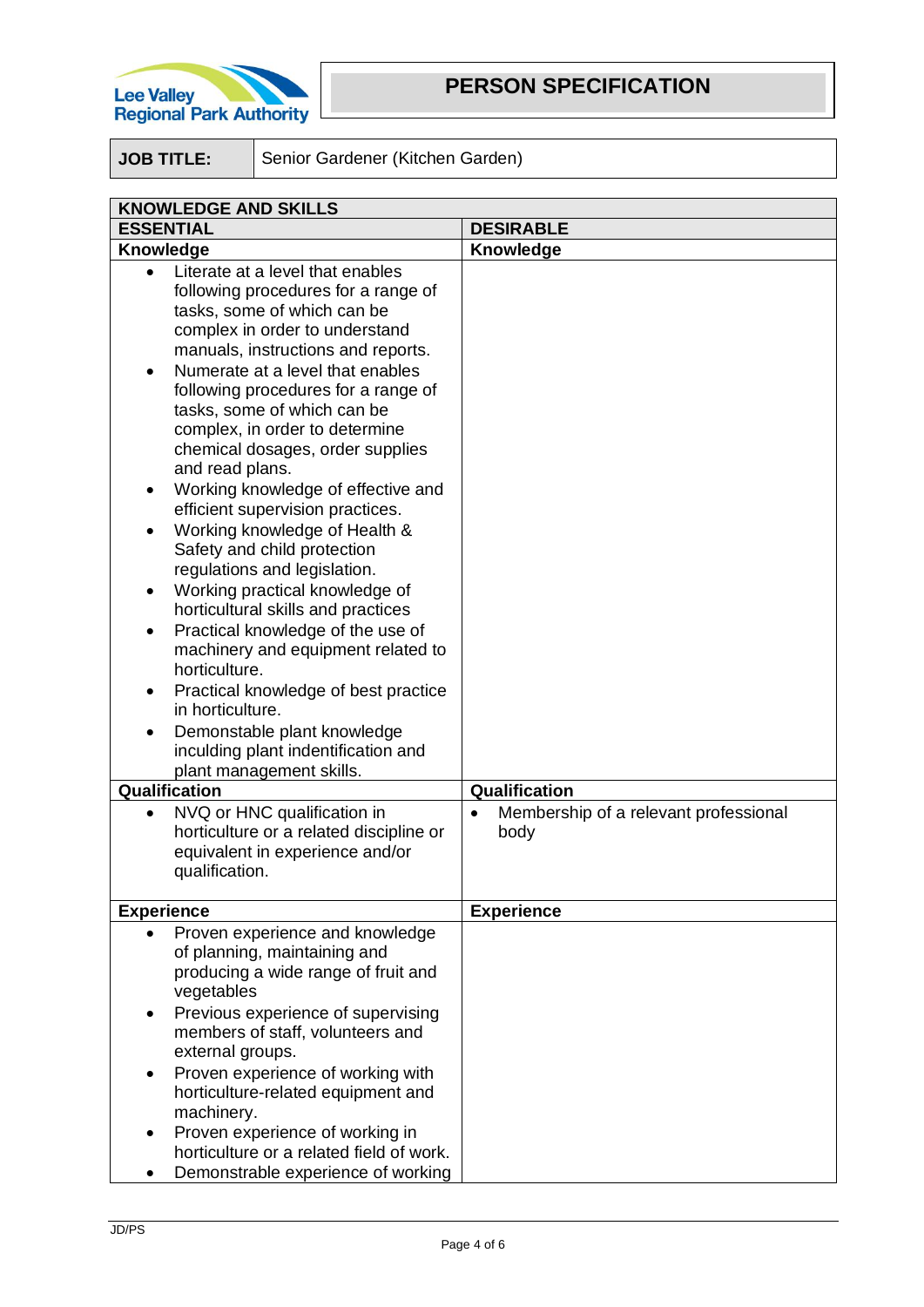| in a publicly accessible environment.<br>Demonstrable experience of<br>providing services to the general<br>public.                                                                                                                                                                                                                                                                                                                    |                                                                                                                                      |
|----------------------------------------------------------------------------------------------------------------------------------------------------------------------------------------------------------------------------------------------------------------------------------------------------------------------------------------------------------------------------------------------------------------------------------------|--------------------------------------------------------------------------------------------------------------------------------------|
| <b>Problem Solving / Decision Making</b><br>+ Mental Skills                                                                                                                                                                                                                                                                                                                                                                            | <b>Problem Solving / Decision Making</b><br>+ Mental Skills                                                                          |
| Ability to organise own work both<br>independently and on the basis of<br>instructions.<br>Ability to identify, analyse and solve                                                                                                                                                                                                                                                                                                      | Proven ability to train colleagues in<br>their tasks and achieve lasting results.                                                    |
| technical/mechanical problems on a<br>daily basis.<br>Ability to delegate work and manage                                                                                                                                                                                                                                                                                                                                              |                                                                                                                                      |
| results.<br><b>Communication</b>                                                                                                                                                                                                                                                                                                                                                                                                       | Communication                                                                                                                        |
| Ability to communicate with<br>members of the public visiting the<br>gardens.<br>Ability to understand instructions and<br>relay these to others.                                                                                                                                                                                                                                                                                      | Ability to exchange information<br>concisely and intelligently, either written<br>or orally, with a varied audience.                 |
| <b>Physical skills</b>                                                                                                                                                                                                                                                                                                                                                                                                                 | <b>Physical skills</b>                                                                                                               |
| Ability to carry out a wide range of<br>$\bullet$<br>horticultral skills inculding fruit and<br>vegetable cultivation, planting,<br>training, prunning propagtion and<br>abiltity to identify plant health<br>disorders including pest and disease<br>Ability to drive and use horticultural<br>tools, equipment and machinery<br>(e.g. mowers, sprayers).<br>Ability to move or lift heavy goods<br>with the help of mechanical aids. | Relevant certification or qualification on<br>$\bullet$<br>the use of tools and machinery e.g.<br>Mower, chainsaw, brush cutter etc. |

| <b>EFFORT AND DEMANDS</b>                                                                                                                                                                                                         |                                                                              |
|-----------------------------------------------------------------------------------------------------------------------------------------------------------------------------------------------------------------------------------|------------------------------------------------------------------------------|
| <b>ESSENTIAL</b>                                                                                                                                                                                                                  | <b>DESIRABLE</b>                                                             |
| <b>Mental demands</b>                                                                                                                                                                                                             | <b>Mental demands</b>                                                        |
| Ability to work under pressure and<br>$\bullet$<br>meet deadlines on a monthly basis.<br>Ability to prioritise varied demands<br>$\bullet$<br>on a daily basis.                                                                   |                                                                              |
| <b>Physical demands</b>                                                                                                                                                                                                           | <b>Physical demands</b>                                                      |
| Ability to work a wide variety of<br>$\bullet$<br>horticulture machinery and<br>equipment.<br>Ability to work in physically awkward<br>$\bullet$<br>positions (e.g. pruning, setting<br>mowers, moving plants in<br>greenhouses). | Ability to work with a computer e.g.<br>$\bullet$<br>email, word, excel etc. |
| <b>Emotional demands</b>                                                                                                                                                                                                          | <b>Emotional demands</b>                                                     |